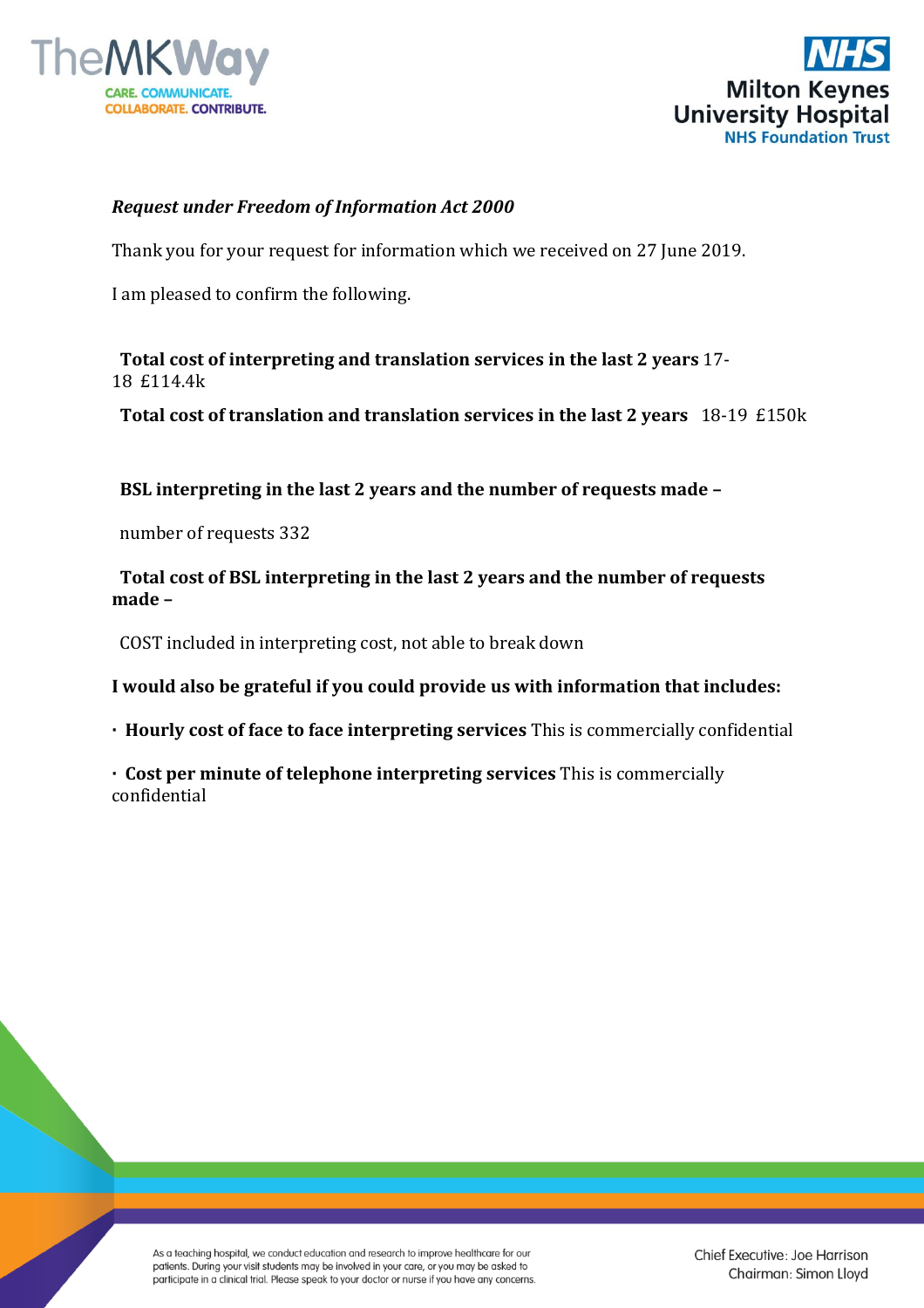



| · Breakdown of the top 10 most popular languages See below:-                                                              |
|---------------------------------------------------------------------------------------------------------------------------|
| Polish                                                                                                                    |
| Romanian                                                                                                                  |
| Tamil                                                                                                                     |
| Bengali                                                                                                                   |
| Urdu                                                                                                                      |
| Arabic                                                                                                                    |
| Cantonese                                                                                                                 |
| Spanish                                                                                                                   |
| Italian                                                                                                                   |
| Mandarin                                                                                                                  |
| How many video interpreting sessions were made last year for all languages,<br>including British Sign Language? Not known |

## **Can you please provide details of your current provider(s) (company name, date contract was awarded)?**

Interpreting - THEBIGWORD INTERPRETING SERVICES LTD –1 October 2017; Translation - SCRIBETECH UK LTD - Jan 2017

**When are your current language service contracts with your incumbent(s) due to end?**